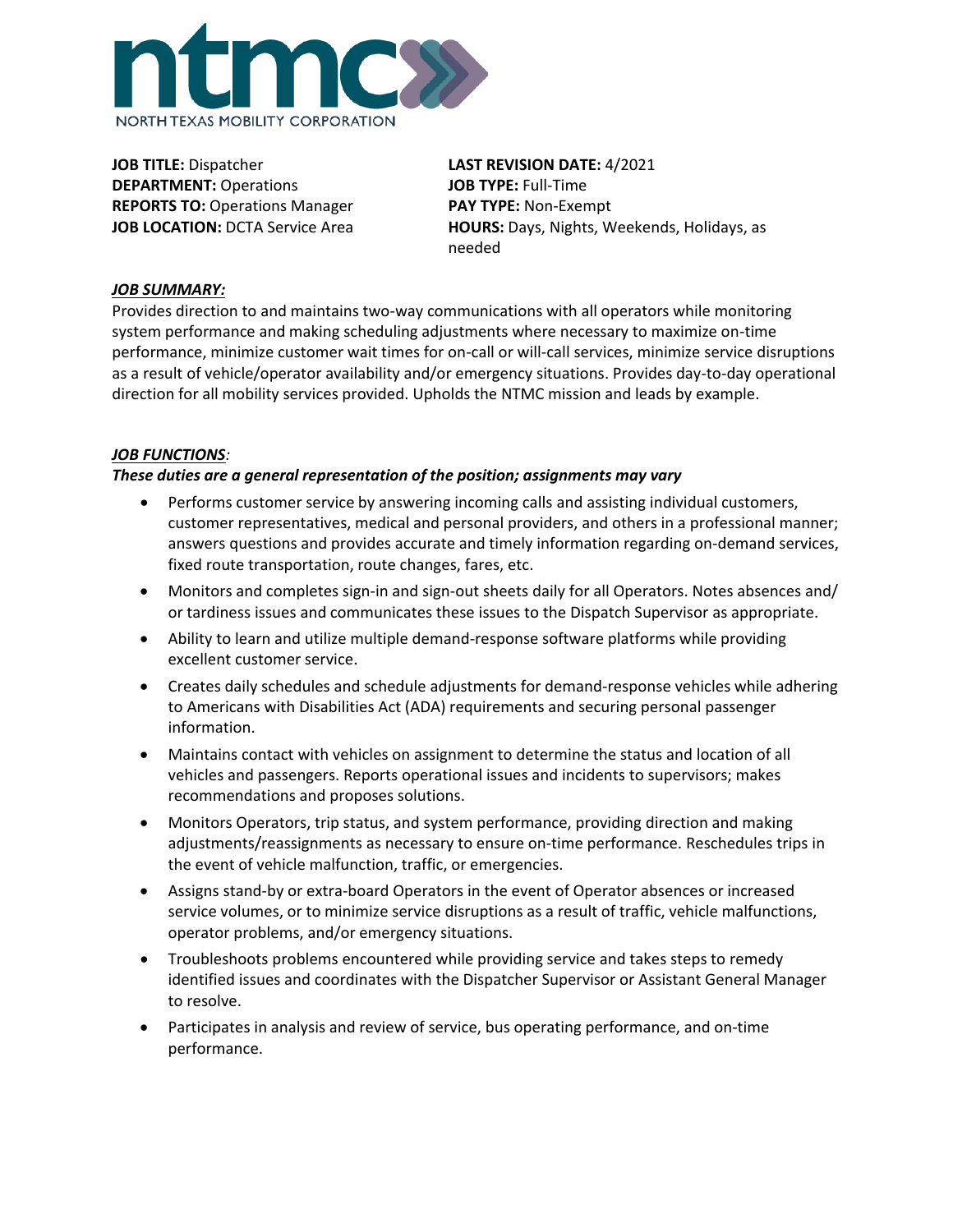

- Monitors the entire demand response system and each individual run by tracking vehicle locations and maximum capacity of the vehicles. Monitors on-time performance, and adjusts vehicle wait times and schedules to keep them on schedule as possible.
- Confirms and coordinates with customers regarding information about trip status, requests, service options, transfers or changes.
- Creates and keeps records of daily operations accurately.
- Performs daily general administrative functions such as filing, recordkeeping, bulk mailings, tally sheets, etc.
- Ensures pre-trip / post-trip forms are complete and accurate, distribute paddles, assign vehicles, provide on-board equipment to Operators, and maintain checkout logs.
- Coordinates process for lost and found items, when necessary; facilitates delivery to Downtown Denton Transit Center (DDTC).
- Opens and/or closes facility depending on work shift.
- Performs additional tasks as assigned.

### *REQUIREMENTS TO PERFORM WORK*

#### *Essential Knowledge and Skills:*

- Able to supervise staff and evaluate their effectiveness.
- Ability to communicate effectively in both the written and spoken form; uses appropriate grammar, accurate spelling and punctuation when communicating through written form; communicates effectively with internal and external customers.
- Ability to establish and maintain effective working relationships with customers, employees, management and the general public, including those from culturally diverse backgrounds, older adults, individuals with disabilities, and/or other vulnerable populations.
- Knowledge of available vehicles and resources, and ability to learn and understand the needs of different passengers when selecting appropriate vehicles and resources for service.
- Knowledge of, or ability to learn, the service area and system, including routes, services, peak traffic times and locations, and effects of weather conditions; relevant regulations related to motor traffic control; occupational safety hazards, and the safety precautions necessary in conducting daily operations; personnel policies and procedures.
- Able to use or learn all system technologies required for the position, including computer equipment, basic MS Word, MS Excel specialized routing software, and communications equipment such as two-way radio systems and multi-line phone systems.

### *EDUCATION AND EXPERIENCE:*

- Must be at least 21 years of age.
- High school diploma or equivalent required; associates degree preferred.
- Must have a valid driver's license with an acceptable driving record.
- Previous data entry, dispatch, customer service, and/or operating experience preferred.